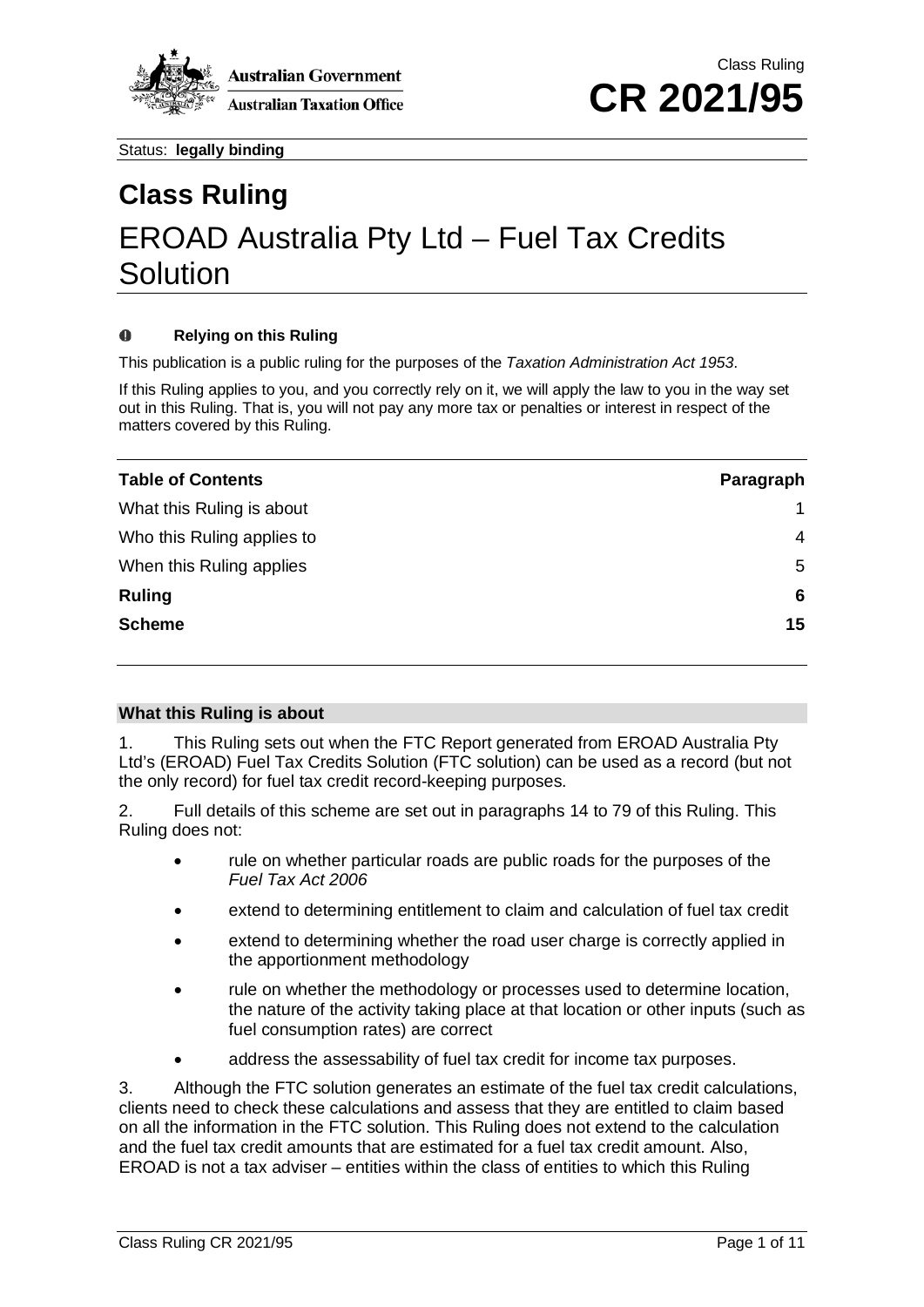applies need to seek independent tax advice on any fuel tax credit taxation issue that may be relevant to the FTC solution, as per EROAD's disclaimer on their website<sup>[1](#page-1-0)</sup>:

EROAD is not a tax adviser. Please seek independent tax advice to ensure that the figures you're entering into EROAD's FTC solution will be acceptable in the case of an audit.

In all circumstances, make sure you obtain your own legal advice.

**Note:** By issuing this Ruling, the ATO is not endorsing the FTC solution. Potential FTC solution clients (clients, purchasers, or users) must form their own view about the FTC solution.

#### **Who this Ruling applies to**

- 4. This Ruling applies to you as a client of EROAD that:
	- is registered for goods and services tax
	- uses measurements from the FTC solution (including EROAD telematics system and associated reports), and
	- generates and uses the FTC Report.

#### **When this Ruling applies**

5. This Ruling applies from 1 June 2021 to 31 December 2022.

## **Ruling**

6. Subsection 382-5(1) of Schedule 1 to the *Taxation Administration Act 1953* (TAA) provides that an entity must keep records that record and explain all transactions and other acts it engages in that are relevant to an entitlement to a fuel tax credit.

7. An entity must retain those records for at least five years after the completion of the transactions or acts to which they relate.

8. Subsection 382-5(8) of Schedule 1 to the TAA provides that the records must be in English, or easily translated into English, and enable an entitlement under an indirect tax law (that is, fuel tax) to be ascertained.

9. The FTC solution is a telematics technology-based reporting tool which generates the FTC Report, which shows the following information for a selected period:

- vehicle
- vehicle type (heavy vehicle, light vehicle, auxiliary equipment)
- fuel type
- type of auxiliary equipment
- litres dispensed
- public road (on-road) apportionment of fuel (litres) total and also allocation of fuel to each vehicle

<span id="page-1-0"></span><sup>1</sup> [Fuel Tax Credits \(eroad.com\)](https://help.eroad.com/au/depot/tax/fuel-tax-credits/)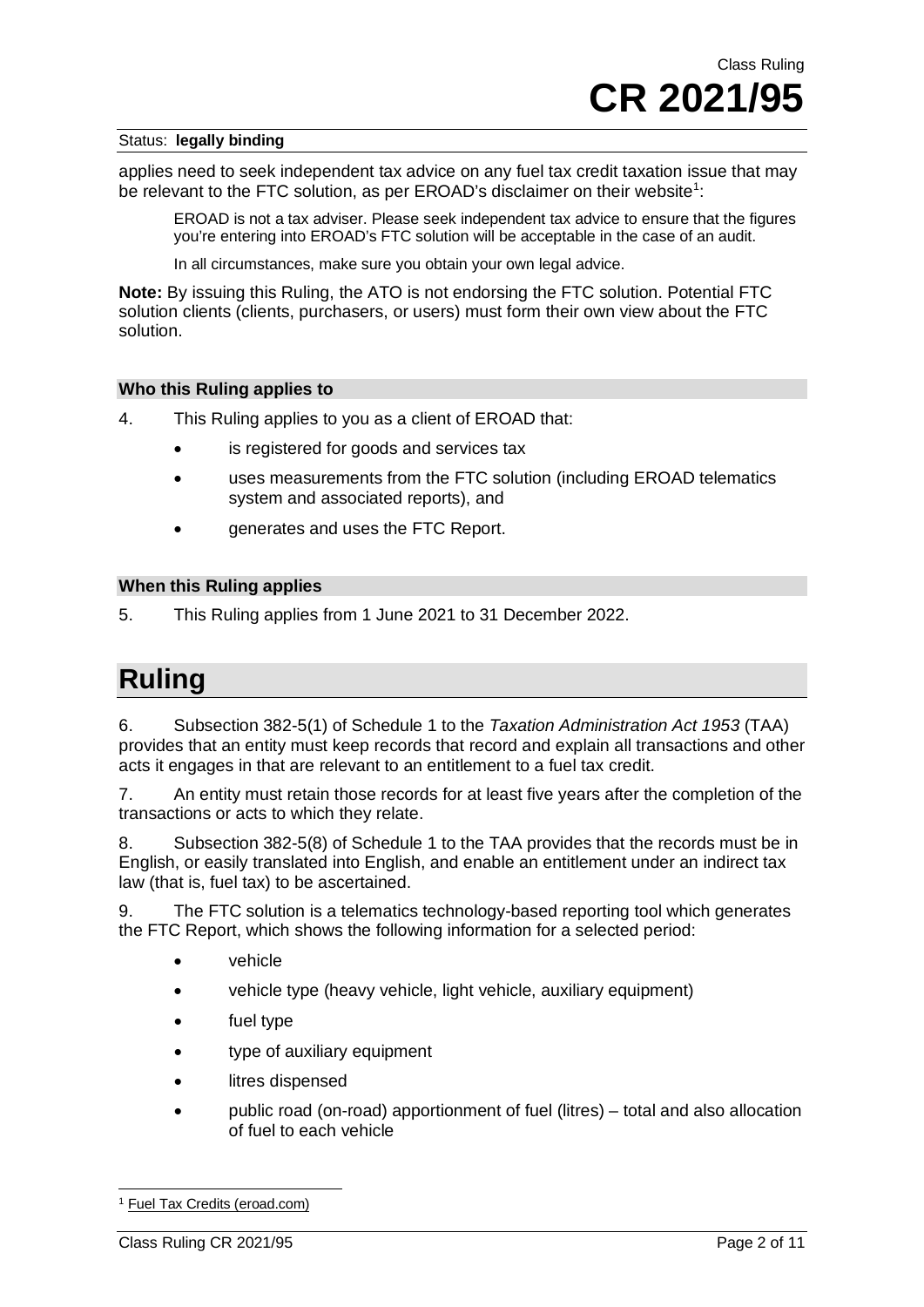- off-road apportionment of fuel (litres) total and also allocation of fuel to each vehicle
- idle off-road (litres)
- auxiliary equipment fuel use (litres).

10. The FTC Report is produced in English and allows you to export information for a specific period into portable document format (PDF) and comma-separated values (CSV) (Excel files).

11. Provided the FTC Report is retained for five years, or in accordance with the specific requirements under section 382-5 of Schedule 1 to the TAA, it can be used for record-keeping purposes in respect of fuel tax credit claims.

12. The FTC Report is a document that satisfies a record for the purposes of subsection 382-5(8) of Schedule 1 to the TAA.

13. However, the FTC Report will not be the only record required to be produced or retained for fuel tax credit purposes. Other evidence or reports could include:

- data input information reports
- reports showing accuracy of fuel consumption rates used for vehicles and other inputs
- fuel acquisition records (such as tax invoices)
- confirmation of location and time (such as driver job sheet)
- or environmental criteria documentation.

14. In addition, clients using the FTC Report will need to retain evidence of other assurance or process checks that have been undertaken to ensure the amounts included in any part of the FTC Report are accurate.

### **Scheme**

15. The following description of the scheme is based on information provided by the applicant. If the scheme is not carried out as described, this Ruling cannot be relied upon.

16. Certain information has been provided on a commercial-in-confidence basis and will not be disclosed or released under Freedom of Information legislation. Other information referenced is:

- Class Ruling application and further information dated 2 June 2021, 13 August 2021, 17 September 2021 and 2 November 2021.
- Class Ruling CR 2019/54 *Clients of EROAD (Australia) Pty Ltd who use the EROAD Fuel Tax Credits Product Report information showing litres allocated according to travel generated by EROAD Fuel Tax Credits product for fuel tax credit purposes.*

17. EROAD has developed the FTC solution, which has a means of electronically recording and reporting information relevant to fuel tax credit.

- 18. The telematics technology product consists of:
	- a secure in-vehicle electronic device (IVEDR) EROAD 'Ehubo2' secure in-vehicle telematics device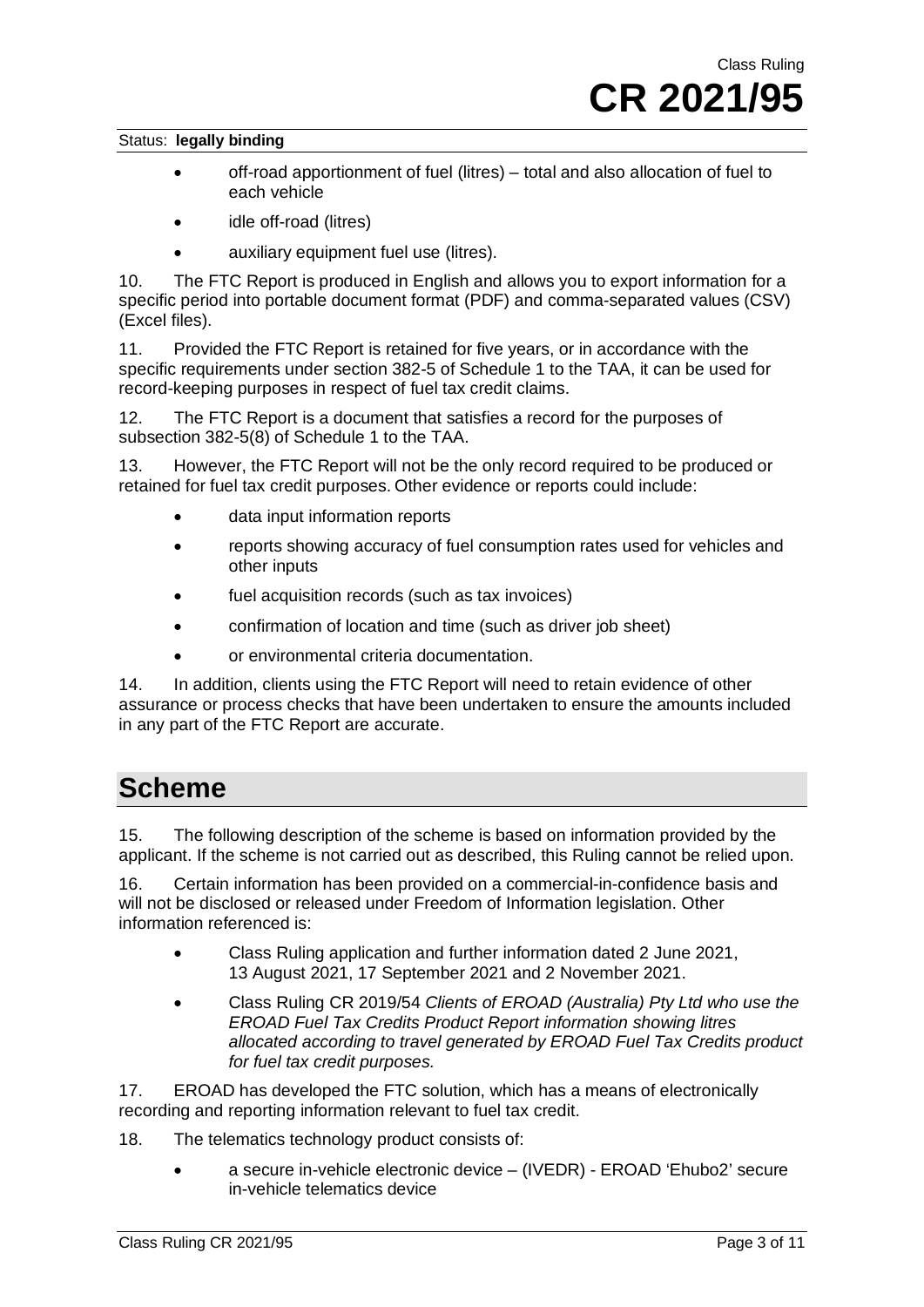- a unique serial number embedded on the enclosure and internally in the central processing unit
- a secure remote application server (Gateway)
- a secure central data repository
- cellular service connection from the IVEDR to the applications server
- a secure remote client self-service portal and web-based software application back office system (Depot) allowing clients to view and monitor vehicles in real-time from any web-enabled device
- capability to record fuel transactions electronically
- the FTC solution application IVEDR and Gateway
- internet service connection between Depot and the client web-enabled devices.

19. There are micro-electrical mechanical systems included within the IVEDR that are designed to detect movement and used to validate Global Positioning System (GPS)-sensed movement.

20. The central piece of equipment is the IVEDR, which is a hard-wired installation that draws information on the vehicle system's activities from the electrical system. The IVEDR records, stores and continuously transmits encrypted data via the cellular network. The IVEDR gathers a range of data relating to the location and operation of the vehicle it is installed in and captures distance, location, route and a variety of additional operational data from the vehicle.

- 21. At the start of a journey when ignition is switched on, the IVEDR collects:
	- Location GPS satellite information (latitude and longitude) is captured and returned to the IVEDR when the ignition is turned on. This includes latitude and longitude. The GPS tracking hardware device tracks all vehicle travel on public roads, off public roads and idle time. It automatically classifies into one of these activities using a mapping data tool.
	- Time/date collected from the GPS satellite and returned to the IVEDR at the time the ignition is turned on.
	- Auxiliary equipment usage each GPS tracking hardware device can connect up to three digital inputs/outputs for monitoring the auxiliary equipment usage. It also collects the time the auxiliary equipment/s is in operation.
- 22. At the end of each vehicle journey, the following information is collected:
	- Location GPS satellite information is captured in the IVEDR when the ignition is turned off, including latitude and longitude.
	- Time/date time and date are collected from the GPS satellite and captured by the IVEDR at the time the ignition is turned off.

23. The vehicle travel-related information on each journey is sent as encrypted data (for secure transmission) via the mobile network from the IVEDR and is returned via Gateway.

24. The transmitted data is stored in a third-party central data store and application server where it is accessed via Depot. All Depot users are given an individual username and a password for access to the web portal.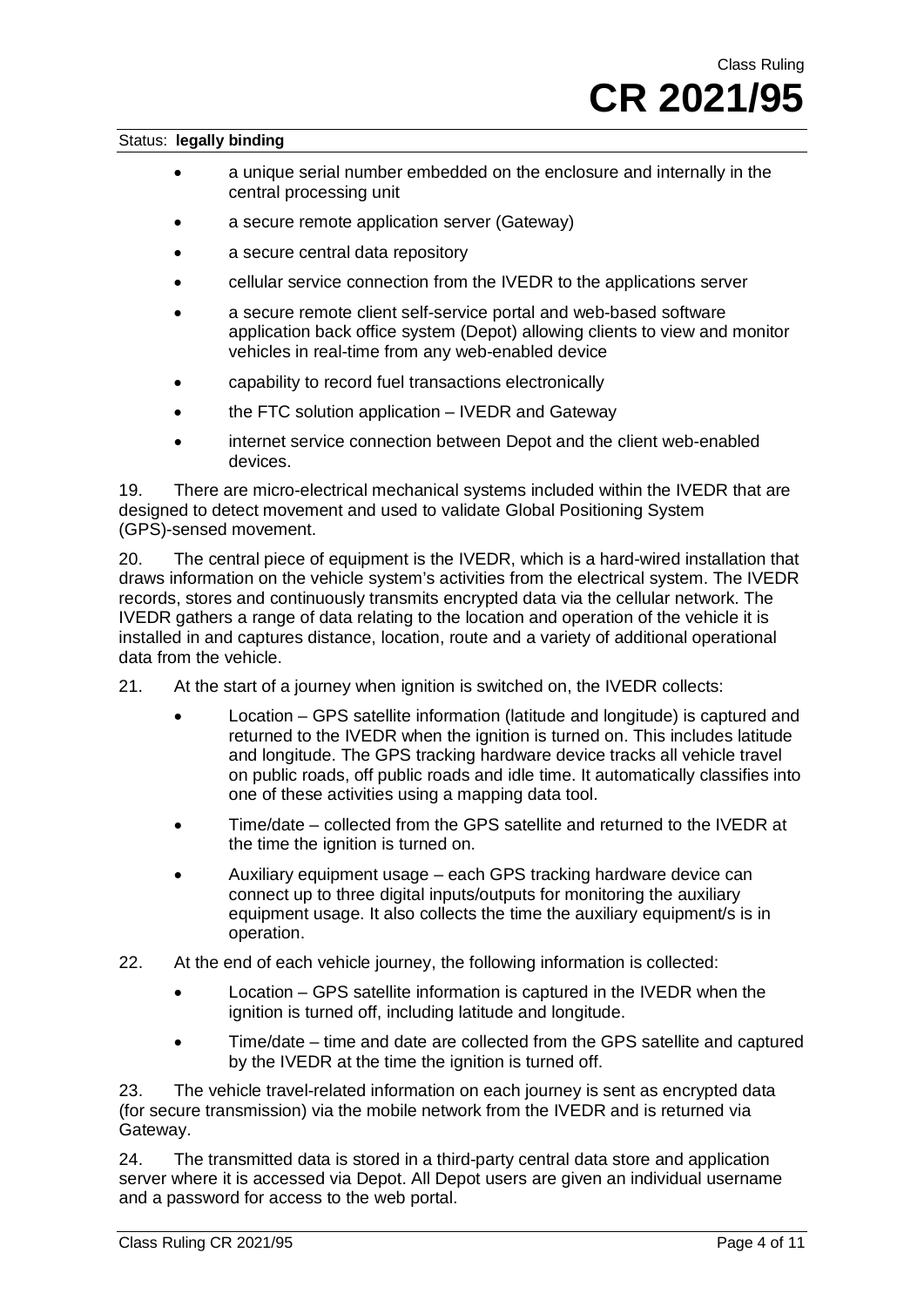25. If the mobile network is not available, all data is stored on the IVEDR until such time as the network becomes available again. Each IVEDR has an inbuilt battery unit that will continue to record and provide a signal in the event of vehicle battery failure.

26. Depot is used to create vehicle and auxiliary equipment master data. Vehicles, when entered into Depot, are classified as heavy (vehicle greater than 4.5 tonne gross vehicle mass (GVM)) or light (vehicle less than 4.5 tonne GVM).

27. The following vehicle and auxiliary equipment data must be entered by the clients using Depot:

- vehicle registration number, display name, make, model, year and GVM
- vehicle fuel type
- hourly fuel consumption rate for idling
- auxiliary equipment name and fuel type
- hourly fuel consumption rate for operating auxiliary equipment.

28. Clients can enter idling fuel consumption and/or auxiliary equipment fuel consumption rates using the following methods:

- sampling (units per hour)
- manufacturing (units per hour)
- engine diagnostics (units per hour).

29. Depot is used for entering fuel acquisitions data and there are currently three ways the data can be entered:

- manually for each vehicle
- using 'Upload Fuel Records' function (CSV upload) for multiple vehicles, or
- via daily electronic fuel transactions updates from fuel companies via an application programming interface.

30. Fuel dispense data is sourced from the client's fuel acquisition/purchase records. The fuel purchases must record, within Depot, the following details:

- date of the dispense
- vehicle ID
- fuel type
- number of litres dispensed
- supplier
- location.

31. The FTC solution provides summary and detailed fuel apportionment reports for clients to review and use that data to submit fuel tax credit claims for a selected period. Clients can view, manage and maintain a list of all their organisation's vehicles and assets, including registration number, vehicle model, IVEDR serial details, auxiliary inputs and status for the IVEDR of the vehicles. Clients can search for a particular vehicle activity or can filter by business department activity. EROAD's material and marketing collaterals specifically include a disclaimer that the FTC solution is a data calculation service only and not a tax advice service.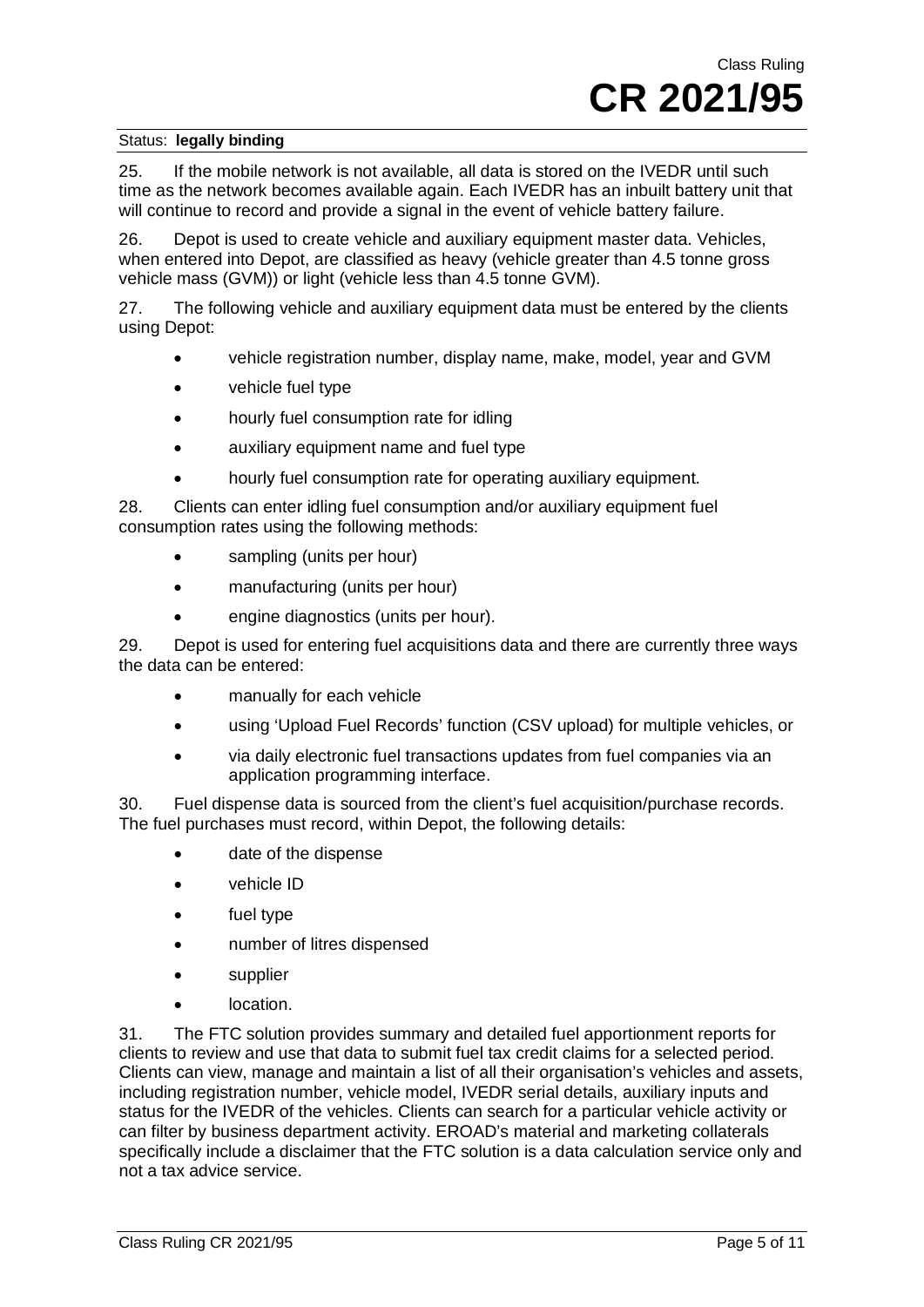32. Auxiliary equipment fuel usage is calculated based on clients' selection of the calculation method.

33. The IVEDR's digital input/output ports are used to establish dedicated connections with auxiliary equipment or power take off. The IVEDR can then detect the auxiliary equipment on/off via the digital input to determine if and when the auxiliary is activated and deactivated. This indicates the duration for which each auxiliary equipment is in operation. The number of auxiliary items that can be monitored can be increased through the use of an expander box (socket adapter).

34. The FTC solution reconciles the total fuel allocated to each activity with total fuel dispensed within the period to make sure it matches with on-road, off-road, idle off-road and auxiliary equipment usage (where entered) over the same period. The FTC solution does not record fuel (that is, electricity transferred in charging) use for electrical vehicles. Hybrid vehicles are supported within the existing framework, by virtue of the client providing the appropriate fuel consumption rate for the vehicle.

#### **Locational information and geofences**

35. HERE Technologies (HERE) is EROAD's third-party map provider.

36. EROAD conducts updates, including quarterly, where there are minor and major updates based on client feedback or notified by the relevant authority.

37. For HERE Maps, 'non-public' and 'public' roads are initially derived from HERE Maps general classifications where:

- private relates to roads which reside on private land and are owned or maintained by private agents and treated as non-public, and
- open to the public means access to the road is not limited and treated as public.

38. These are cross-referenced with a secondary data source for validation; for example, local or central government public road ownership data. The maps can be further adjusted as real-world information or changes are notified and validated.

39. Geofences (map polygon) are either added as a global off-road geofence controlled by EROAD or created by a client when required (for example, construction site or client site) using the Depot portal. Only authorised users and clients can create geofences. There are warnings in the system if a geofence is created over a public road and the client is required to provide a mandatory explanation to justify the classification.

40. The client can extract the off-road trip extract listing for all off-road trips per vehicle for a selected period. The client can review this report and if they find an invalid geofence or off-road journeys they can reapportion the distance travelled off-road to on-road and disregard idling duration in the invalid geofence.

41. Geofences currently do not have an end date; however, a review date is input for assurance purposes. Clients are ultimately responsible for using the digital geofence tool with integrity.

#### **Methodology**

42. The FTC solution apportions the fuel used by each vehicle by calculating fuel for use in off-road idling and (where applicable) auxiliary equipment by multiplying hours of operation by the hourly consumption rate.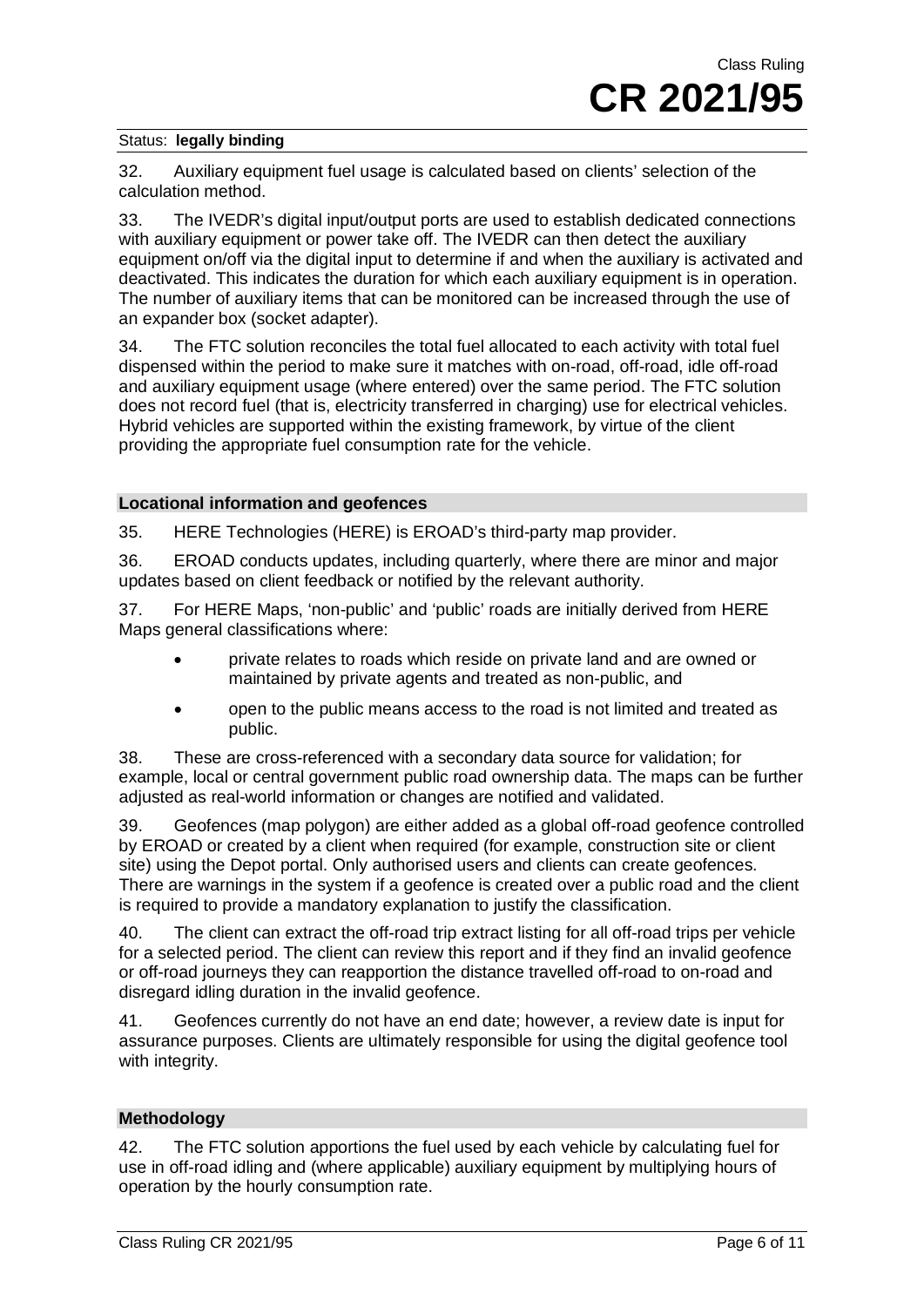43. It deducts this fuel from the total fuel dispensed for each vehicle. Fuel dispensed for a vehicle is first reduced by the fuel calculated for off-road idling and for auxiliary equipment (where applicable).

44. Remaining fuel dispensed for each vehicle is then apportioned using a percentage of the travel (public road or private/off-road) against total travel undertaken by the vehicle.

#### 45. That is:

Off-road idling fuel calculation = number of hours idling off-road  $\times$  consumption rate entered by the client for vehicle idling per hour

On-road travel% = (on-road travel  $\div$  total travel)  $\times$  100

Off-road travel% = (off-road travel  $\div$  total travel)  $\times$  100

46. Auxiliary equipment fuel usage is calculated based on clients' selection of the calculation method. Clients can use manual method (sample testing or manufacturer specifications). Clients are recommended to always use one method consistently for each auxiliary equipment.

#### **Idling**

47. EROAD detects vehicle idling by interpreting a combination of telematics events transmitted via the IVEDR. The standard installation of the IVEDR uses a hardwired connection connecting the device to a continuous power source and to selected data source points, including the vehicle ignition. This enables it to determine when the ignition is on or off.

48. Idling time is based on a stationary heavy vehicle and engine turned on because the device connects to 'true ignition', which records the actual time the engine is operating. Only idle time used off public roads is apportioned within the system. For instance, ignition on and zero distance travelled between two event times is considered as an idling event.

49. For heavy vehicles, a wire goes to the alternator and detects if the engine is on (True Idle). For light vehicles, that wire goes to the ignition. Combined with movement data, this then allows vehicle idling to be identified and timed.

50. To ensure there is no risk of double-counting fuel used idling and fuel used idling while operating auxiliary equipment, the auxiliary equipment is connected to the IVEDR via a separate direct cable from the equipment to a digital input port on the IVEDR. Auxiliary equipment is operated via a or power take off, hence its usage is detected as on/off via digital input. This provides a separate signal indicating when the auxiliary equipment is turned on or off, allowing the run time to be measured.

51. The auxiliary equipment time multiplied by the equipment fuel use value gives the total fuel used by the auxiliary equipment. The separate data feeds allow idling and auxiliary equipment use to be separately identified and counted so that vehicle idling will not be confused with or counted towards the operation of the auxiliary equipment.

52. The fuel consumption rate for auxiliary equipment use is also provided by the client as a separate data point. As these are separate events, with separate fuel consumption rates for the vehicle idling and the auxiliary equipment running, there is no risk of double-counting the fuel between the two.

53. The idling time multiplied by the idling fuel consumption value provided by the client gives the fuel used during idling.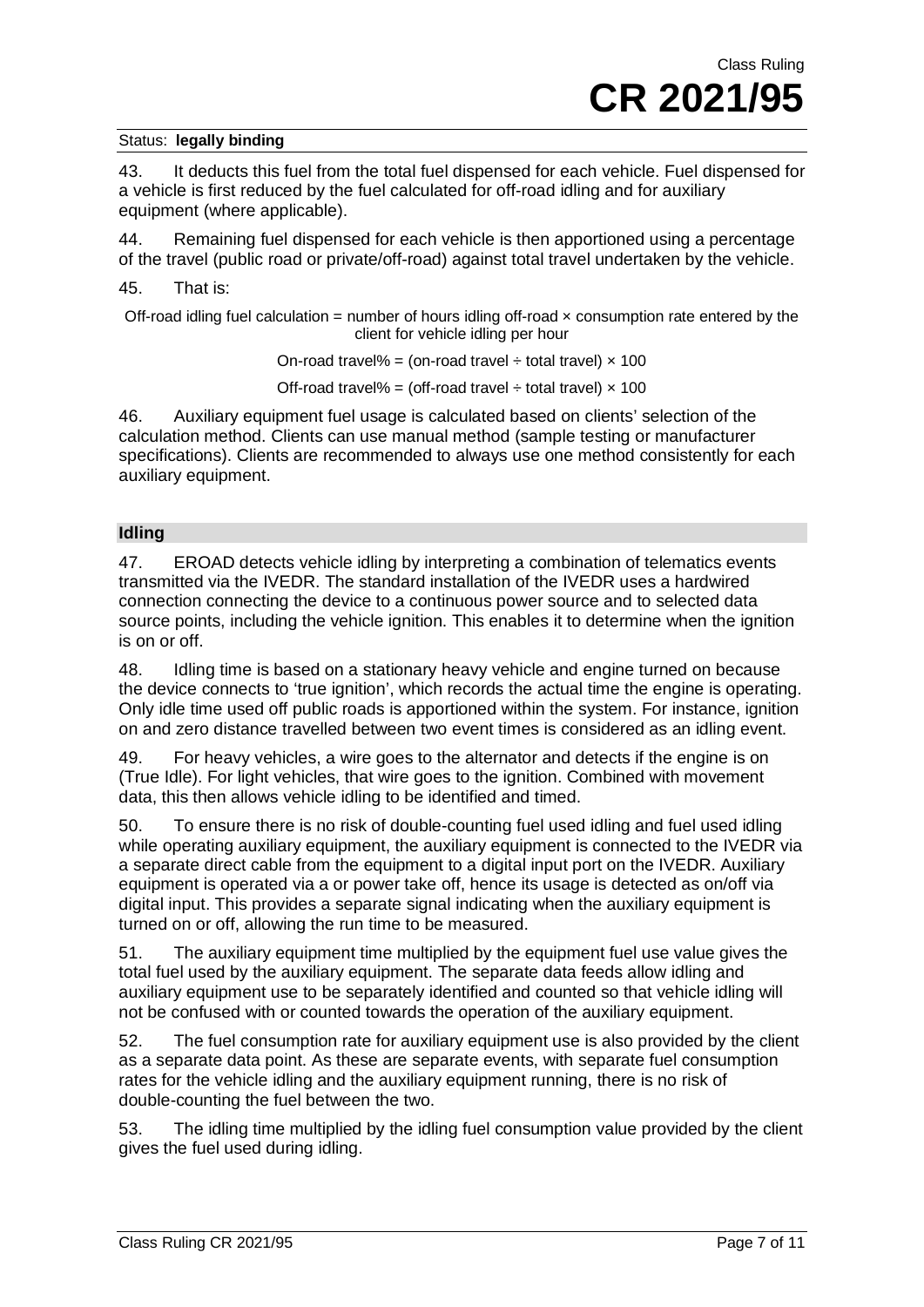54. In heavy vehicles, the system can attach to True Idle and record when the engine is operating. This is not the case for all light vehicles, which fall into the following categories:

- older models that have an ignition key setting that would, if used to determine idling hours, generate inflated results in some cases, and
- new models with push-button ignition that generate a clear distinction between engine operating/not operating.

55. Only push-button ignition light vehicles where these vehicles operate in on-or-off mode will have off-road idling time recorded for the purposes of fuel tax credit for this system.

#### **Fuel apportionment – reconciliation**

56. The FTC solution reconciles the total fuel allocated to each activity with total fuel dispensed within the period to make sure it matches the fuel usage with on-road, off-road, idle off-road and auxiliary equipment usage (where entered) over the same period.

57. If the vehicle idles while operating auxiliary equipment, it will be necessary to ensure that there is no double counting of fuel. For instance, the client cannot use an hourly consumption rate for idling as well as an hourly consumption rate for auxiliary equipment that includes fuel used when idling.

58. Should any record details be incomplete, the administrator will be alerted of these omissions through a scheduled exception report and will be able to take the appropriate action to correct.

59. The Fuel Exception Report for a period shows details of the:

- transaction date
- odometer reading
- distance (kilometres)
- fuel quantity (litres)
- cost (dollars)
- site location
- exception details, and
- driver (where applicable).

60. The Fuel Usage Report combines transactional data with vehicle location and distance to provide consumption, cost, and emission information across client vehicles for the selected reporting period. Emission information is calculated using distance travelled and fuel consumed by the vehicle.

61. The Fuel Transaction Management Report displays all fuel transactions, including bulk fuel upload. This report lists one fuel transaction per row and displays the:

- vehicle name
- plate
- model
- transaction date and time
- receipt number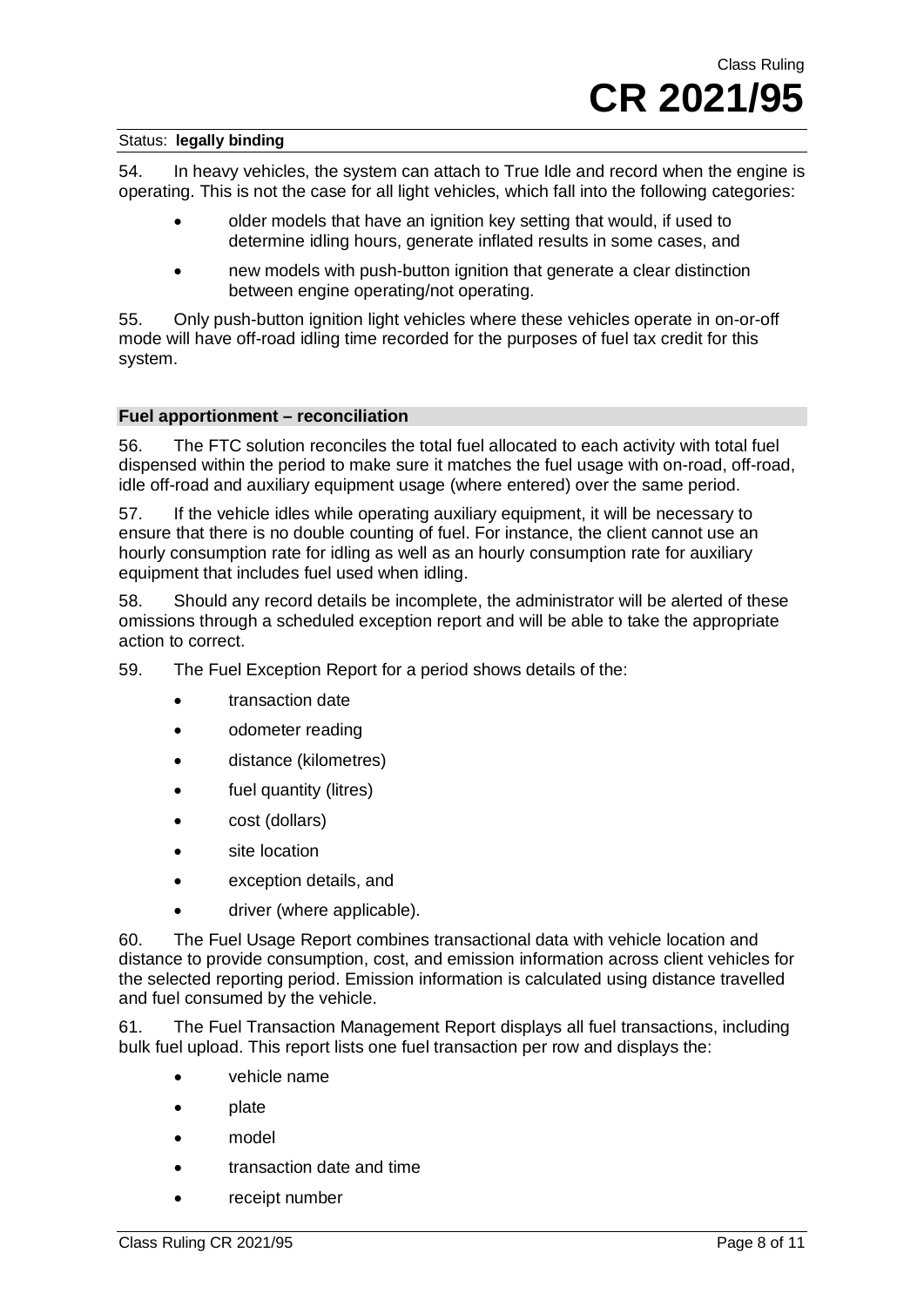- fuel quantity
- fuel type, and
- address.

#### **Controls and integrity**

62. Various control and integrity measures have been included in the IVEDR to prevent tampering or interfering with the data held on or generated by the unit. There are also other tamper mechanisms in place to prevent damage or removing the screen. Any attempt to move the device to another vehicle is strictly controlled by authorised roles only.

63. External access to Depot is restricted to authorised users nominated by the client and provided with individual passwords.

64. Unit integrity and performance (when the device enters a Degraded Mode, the hatch is opened, wiring issues occur and/or system tampering is detected) is monitored via an audit report process.

#### *Data integrity*

65. All communications between the IVEDR and Gateway are encrypted to prevent unauthorised interference and authentication.

#### *Accuracy*

66. The IVEDR samples the GPS signal approximately every second and transmits data back through Gateway. The IVEDR verifies GPS time and date accuracy by ensuring all GPS system checks are valid and the unit has multiple accuracy checks to ensure time is accurate.

#### *Vehicle-specific accuracy*

67. The vehicle's odometer reading is captured when the IVEDR is installed. A subsequent re-reading of the vehicle's odometer, to be undertaken by the client, then provides a comparison figure for the GPS-derived distance calculated by the IVEDR. The assurance process ensures consistent distance capture making anomalies easier to detect.

68. The IVEDR report faults when its distance measurement is impaired.

#### *Governance and reviews*

69. The FTC solution enables the records of fuel allocated to be put alongside the actual operation of that vehicle and any auxiliary equipment. It helps each client see and understand the normal working pattern for a vehicle or group of vehicles doing similar tasks, therefore making it easier for a client or auditor to notice and investigate irregularities. Clients can export the data and perform their own analysis to detect trends, anomalies, and other macro-insights, independent of FTC solution.

70. The vehicle's operational information is permanently retained and can then support historical analyses. In this way checks can be made for anomalies in fuel use (changes in consumption rates), in general and by vehicle.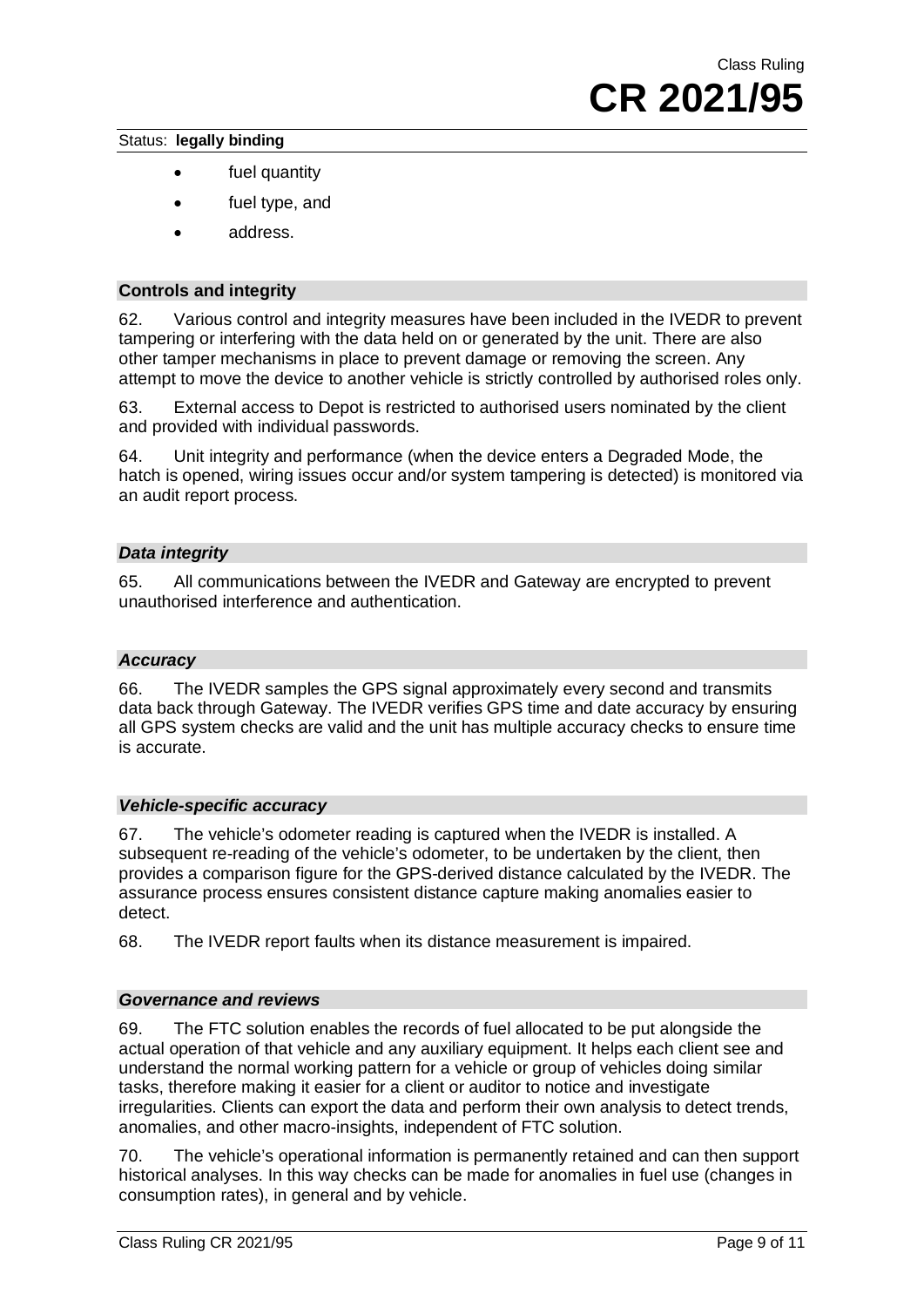71. The client will input true and complete information relating to matters beyond the ability of the FTC solution to directly observe, for example, fuel acquisitions and volumes; idling fuel consumption rates; auxiliary equipment fuel consumption rates. Monitoring for and responding to certain aspects are the responsibilities of the client, including fuel consumption rates (evidence, testing and ongoing validity), checking data against business records and identifying anomalies (for example, high idle time).

72. The IVEDR self-monitors for faults and issues. Once the IVEDR detects a fault/tamper and enters an unauthorised mode, an Audit Report will be created. This can be viewed by Client Administrators and Unit Managers. Clients must contact EROAD Support if the IVEDR enters into an unauthorised mode to resolve the fault/tamper via a formal resolution process.

73. EROAD has developed various change management controls.

### *EROAD Australia Pty Ltd's FTC Report*

74. The FTC solution provides a summary and detailed fuel apportionment reports for clients to review and use that data to submit a fuel tax credit claim for a specified period. Clients can search for a particular vehicle activity or can filter by business department activity (organisation level data).

75. The FTC Report displays the company name and address, reporting period selected and date when the report was generated. The FTC Report shows the summary of each fuel type used in all vehicles for the reporting period. Clients can select either PDF or CSV format when exporting the FTC Report.

76. The auxiliary equipment consumption rate per hour is done per vehicle and per auxiliary equipment that is to be included in the FTC Report. If a client has not named the type of auxiliary equipment of a vehicle, it will not be included in the FTC Report. There is a prompt message that notifies the client if the calculation method was not set.

77. The FTC Report can only be processed once fuel acquisition data has been entered into the system. Depot produces the FTC Report in English.

78. The FTC solution uses the off-road travel percentage (distance), on-road travel percentage (distance), off-road idle hours (time) and auxiliary equipment hours (time) that has been calculated within the system.

79. The FTC Report provides the information listed in paragraph 9 of this Ruling.

| <b>Commissioner of Taxation</b> |  |
|---------------------------------|--|
| 8 December 2021                 |  |